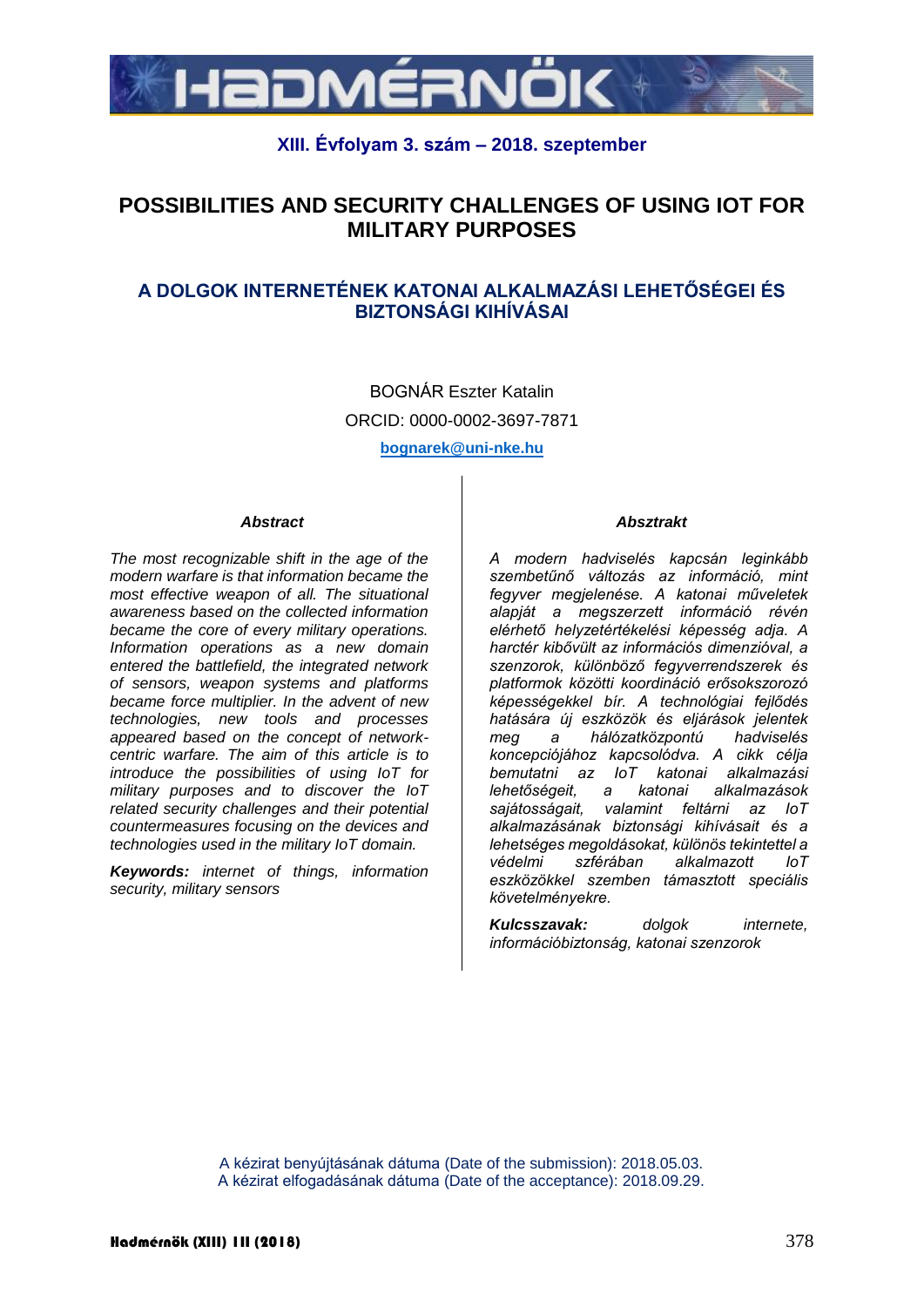#### **INTRODUCTION**

The function of recently developed technology of Internet of Things (IoT) is based on interaction, communication between different smart devices/equipments/applications using mostly wireless, radiofrequency technology. The devices that may be part of more complex systems act as smart devices taking decisions about specific context using the possibility of sharing and aggregation of information with other objects. The application of IoT has several important advantages in different applications in civil life like precision agriculture, regulation of public traffic, smart home, healthcare etc.

The military and defense sector has been recently recognized the possibilities of IoT. The introduction of paradigm of network-centric warfare directed the traditional military thinking to new directions and created a new basis for military application of extended communication networks. As the military decision cycle focuses on the information obtained from data to plan different military operations, therefore the defense sector is highly interested in the newest technologies to develop further its information processing technology including information collection, processing and transfer. The modern military operations take place in complex, continuously changing multidimensional environment, and the commanders have less and less time to evaluate information, elaboration of operation plan and taking decision based on all relevant information.

One possible solution of these challenges is the introduction of IoT in the military sector. The modern military equipments have larger and larger data processing and communication capabilities that form complex military information network integrated into military information infrastructure. These systems can be used to obtain more precise situational picture, but also in medical and logistical application.

However, several contraindications were expressed against the adaptation of these new technologies, particularly respecting the data security. The defense mechanisms in traditional computer networks are insufficient due to the high complexity of systems, the limited resources of sensors, not reliable communication links and the remote management. More research is required to identify specific security problems of the technology and to elaborate possible solutions. The aim of this article is to present the military application possibilities of IoT, features of military applications, the security challenges of applications and different solutions of IoT particularly the special requirements for IoT devices applied in defense sector.

#### **DEFINITION, TECHNOLOGICAL BACKGROUND AND MILITARY APPLICATION POSSIBILITIES OF INTERNET OF THINGS**

#### **Internet of Things, new communication technology from the XXI. century**

The recently developed technology of Internet of Things is based on the connection of several, different separated electronic devices that enables the automatic communication and sharing of information between them. However, until now there is not any exact definition for the Internet of Things due to its very fresh profile. The 2015 IEEE initiative provides a good basis for understanding this new concept and its aim is to give an overview about architectural requirements of development and a well-accepted definition for IoT [\[1\].](#page-10-0) The most cited definition was provided in 2017 by Gartner informatics research and consulting company: "The Internet of Things (IoT) is the network of physical objects that contain embedded technology to communicate and sense or interact with their internal states or the external environment." [\[2\]](#page-10-1)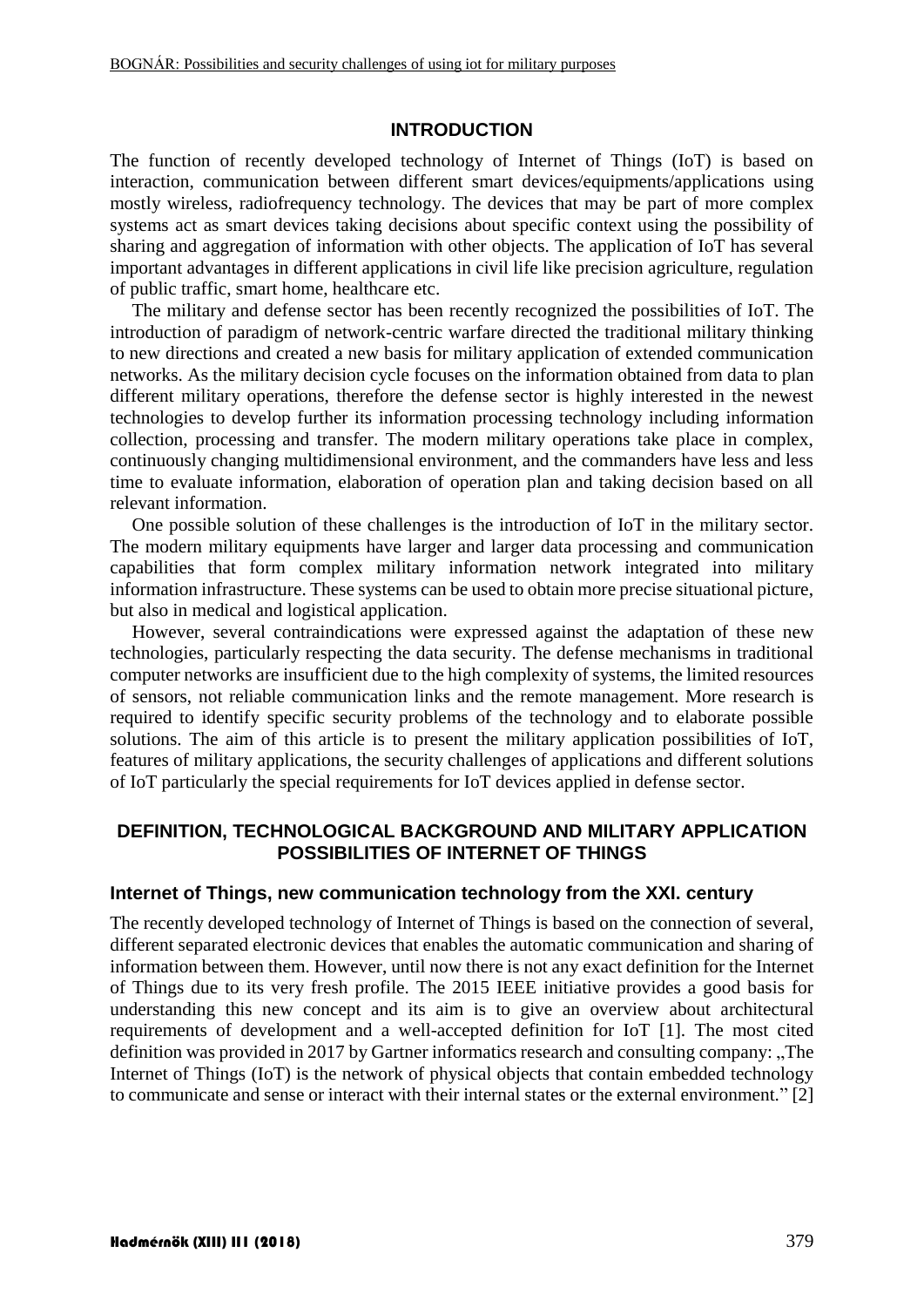## **The technological background of IoT**

The IoT includes several separated technologies, like embedded systems, computer networks, cellular network, wireless communication technologies, sensor networks, data analysis, cloud-technology and four important elements contributed significantly to their widespread application:

- the development of microelectronics;
- the development of wireless communication;
- the increase of data storage and data elaboration capabilities;
- introduction of software and platforms for data processing.

[Table 1](#page-2-0) shows the IoT technological stack [\[4\]](#page-10-2) and the technologies applied at different levels of the stack, respectively. The different endpoint devices are located in the sensing layer at the bottom of the stack. The produced sensors have smaller size and more resources due to the development of the microelectronics. The production of different, even nanometer sized intelligent devices is now possible, therefore there is a large heterogeneity. The architecture, computing capabilities, power resources, data-storage capability of different devices are highly different that makes the interoperability very difficult between them.

The network layer provides smooth communication between the devices using new protocols based on wireless, radiofrequency communication technology. Several different technologies were used by these applications including the Wi-Fi connection, and low bandwidth and shorter-range communication protocols optimized for sensors with lower, constrained resources (e. g. ZigBee, Bluetooth LE, 6LowPan). While for traditional networks several widely accepted de facto standards have been evolved, for the IoT several alternative competing technologies exist. This is highly challenging for the implementation of secure communication between the devices, e.g. the incorrect implementation of ZigBee protocol that is widely used in automation of buildings represents a high security risk [\[5\].](#page-10-3)

The increase in the number of network devices is automatically accompanied by dramatic increase in the data volume generated by the devices. This large data volume often considered as big data should be stored and processed in real time. The new big data analysis technologies and the cloud technology have contributed significantly to the implementation of these technologies. The widely used cloud technology may solve the problem of efficient management of big data by providing scalable computing capacity and storage volume. There are software and services in the application layer provided by third-party that make the implementation of secure IoT operation even more difficult [\[3\].](#page-10-4)

| <b>IoT</b> layer  | <b>Technologies</b>                                                               |
|-------------------|-----------------------------------------------------------------------------------|
| Sensing layer     | Sensor-networks, RFID, cameras, radars etc.                                       |
| Network layer     | ZigBee, Bluetooth, Wi-Fi, 6LoPAN, mobile-<br>networks, GPS etc.                   |
| Application layer | smart home, energy/power management, self-<br>driving cars, cloud technology etc. |

**Table 1** IoT three-layer stack (based on ref. [\[4\]\)](#page-10-2)

## <span id="page-2-0"></span>**Present and future military applications of IoT technology**

As the military decision cycle focuses on the information obtained from data to plan different military operations, therefore the defense sector is highly interested in the newest technologies to develop further its information processing capabilities including information gathering, processing and transfer to defined person.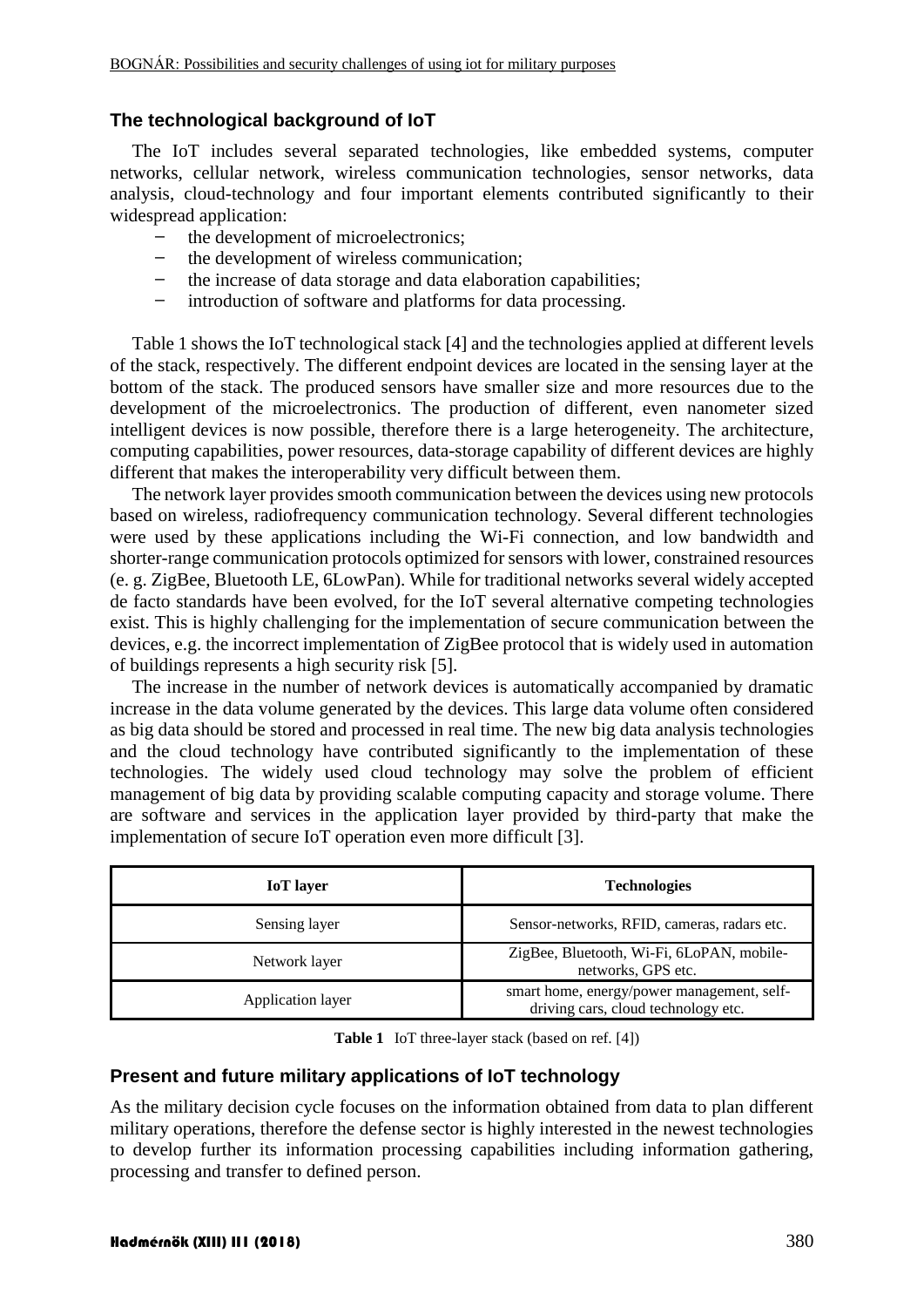The introduction of the network-centric warfare paradigm [\[20\]\[23\]](#page-11-0) directed the traditional military thinking to new directions and created a new basis for military application of extended communication networks. Although the military application of IoT is still in its early stages, the NATO and US department of defense show large interest in it. The 2015 NATO initiative has started a relevant IST-147 research group under the name "Military applicability of IoT" aiming to identify the possibilities and tentative risks of military application of IoT technology.

In this part several military application areas are described, where the IoT devices have been already introduced or most likely will be introduced. More detailed descriptions are found in the following studies: Zheng and Carter [\[8\],](#page-10-5) Tortonesi [\[7\]](#page-10-6) and Fraga-Lamas [\[9\]](#page-11-1) and Kollá[r \[11\].](#page-11-2)

#### *Logistics*

One of the most important applications of sensors in the defense sector is the logistics. The application of this new technology can revolutionize the military capability, the efficiency of the logistic management, precision, reliability, accountability can be improved, and the expenses can be reduced.

One of the most important systems is  $RF-ITV<sup>1</sup>$  system of US military [\[13\]](#page-11-3) that applies RFID labels and satellites to monitor the position and condition of military cargo from sender to the destination. The shipping data are combined and processed with data from the movement detector system (MTS<sup>2</sup>) equipped with localization information that ensures the communication between convoys and web-based maps and report give support for logistic units. The US military labels weekly 16000 shipments with the RF-ITV system based on 2010 data that forms the largest RFID-based shipment monitoring system all around the world.

#### *Fire-control system*

The automatic system controlled by sensors is used first for fire-control systems. These systems use sensor data to react even faster and more precise to new events. The integrated marine ballistic missile defense system Aegis applies high performance computer and radar technology to monitor and aim at enemy targets.

It was used first time by US Marine Corps and was followed by deployment by Australian, Japanese, Spanish, Norwegian and Korean Marine Corps. The high preciseness AN/SPY<sup>3</sup> radar system can detect, monitor and direct missiles completely automatically and simultaneously to 100 different targets [\[8\].](#page-10-5)

#### *Military training*

1

The IoT technology can be applied even during military training. The different combat situations can be modeled by virtual reality. The positions and physiological condition of soldiers are detected by sensors during the military training. The obtained video- and audiodata can be evaluated later anytime.

One of the simulation systems used by several armies including the US army and Hungarian Defense Forces is the MILES<sup>4</sup>. It can simulate real combat situations like the well-known laser tag game. The sensors attached to the uniform of the soldier detect the laser light, count the

 $1$  RD-ITV – Radio Frequency In-Transit Visibility –

<sup>:</sup> https://trainer.rfitv.army.mil/login/Login.do

<sup>2</sup> MTS – Movement Detection System –

<sup>:</sup> http://www.alu.army.mil/alog/issues/julaug05/success\_mts.html

<sup>3</sup> AN/SPY radar – http://missiledefenseadvocacy.org/missile-defense-systems-2/missile-defense-systems/u-s-

deployed-sensor-systems/anspy-1-radar/

<sup>4</sup> MILES – Multiple Integrated Laser Engagement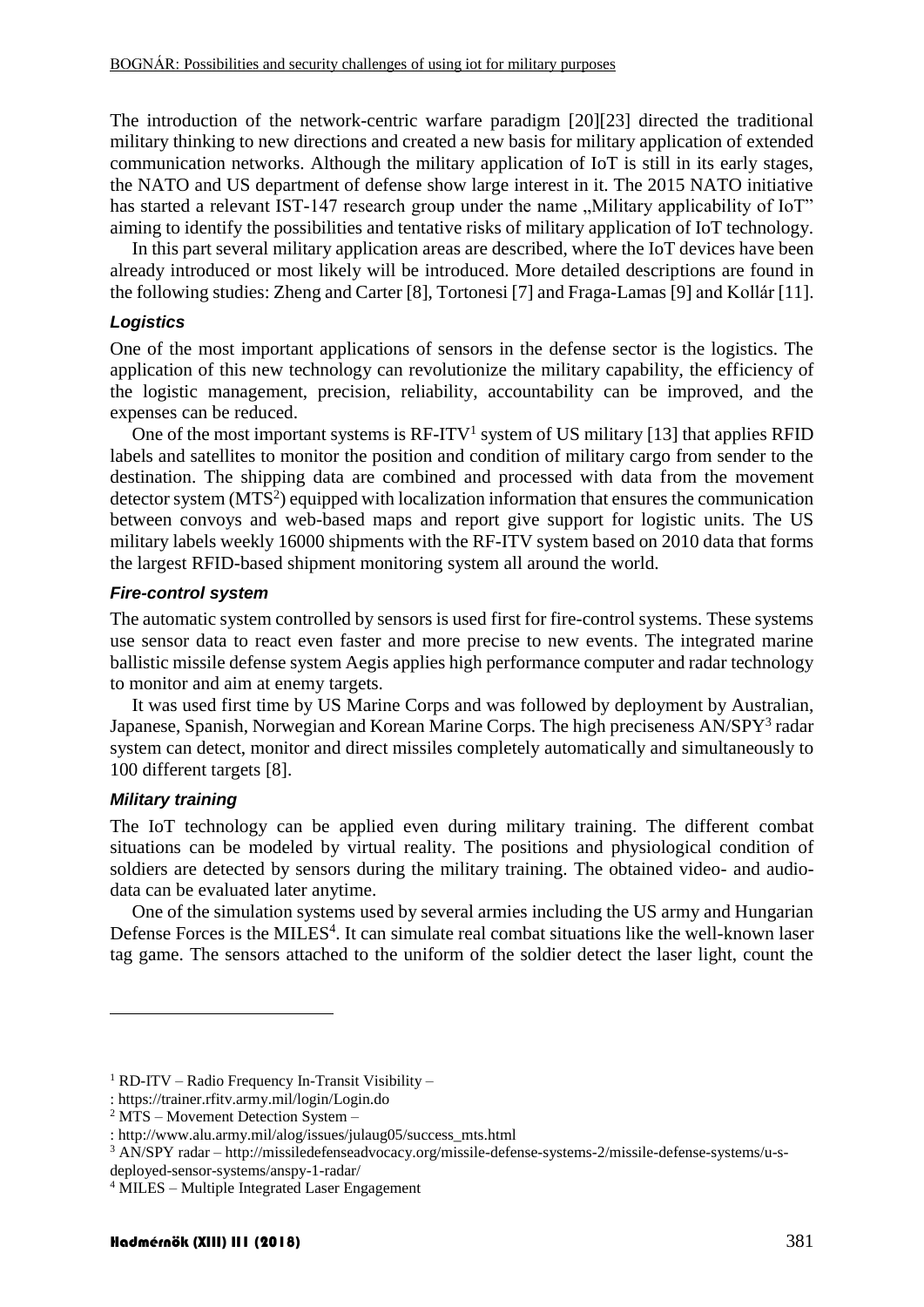detections and provides a sound signal. The newer version of MILES is more complicated and can simulate combat situation with combined arms [\[8\].](#page-10-5)

#### *Health monitoring*

The different sensors play an important role also in the health monitoring of individual soldiers. The soldiers are equipped with special helmets with integrated control-sensors to detect concussion and other brain traumas. Small, intelligent telemetric health monitoring and healthcare devices are more and more frequently used in combat situation, therefore the first aid/healthcare service can be provided without any staff for soldiers. The Tempus Pro [17] deployed by US, British and Norwegian Army is an advanced system that can monitor virtual signals. [Figure 1](#page-4-0) depicts the field operation of Tempus Pro equipment by a soldier.



**Figure 1** Field operation of Tempus Pro [\[17\]](#page-11-4)

#### <span id="page-4-0"></span>*Energy management, smart military bases*

The IoT technology can be applied in military application and build smart military bases using the concept of smart cities that are already introduced to practice. The smart military bases would be such facilities that are able to optimize the energy resources of the military bases using the inherent properties of the technology. These bases would contribute to the comfort feeling of the employer of the base, monitor the different events in the base and register the entry and exit of the staff. Small projects aiming the optimization of energy support were already running like the 2015 NATO Smart Energy<sup>5</sup> initiative that had a military operation in military training base in Bakony-mountain in Hungary.

#### *Intelligence, C4ISR*

<u>.</u>

The application of IoT technology has the higher benefit in case of C4ISR systems. The C4ISR<sup>6</sup> systems use several millions of sensors on different platforms to ensure developed situational awareness. The highly complex and widespread network including several millions of sensors (sensors in different platforms like unmanned aerial vehicles, radars, video-cameras, infrared or passive infrared sensors, unattended ground sensors, portable devices) provides real time data for combat troops and decision makers. These data can be integrated and used for a common operational picture supporting the decision making by commanders, improved coordination and control on the operational area.

<sup>5</sup> NATO Smart Energy: http://www.natolibguides.info/smartenergy/documents

<sup>6</sup> C4ISR - C4: Command, Control, Communications and Computers –

ISR: Intelligence, Surveillance and Reconnaissance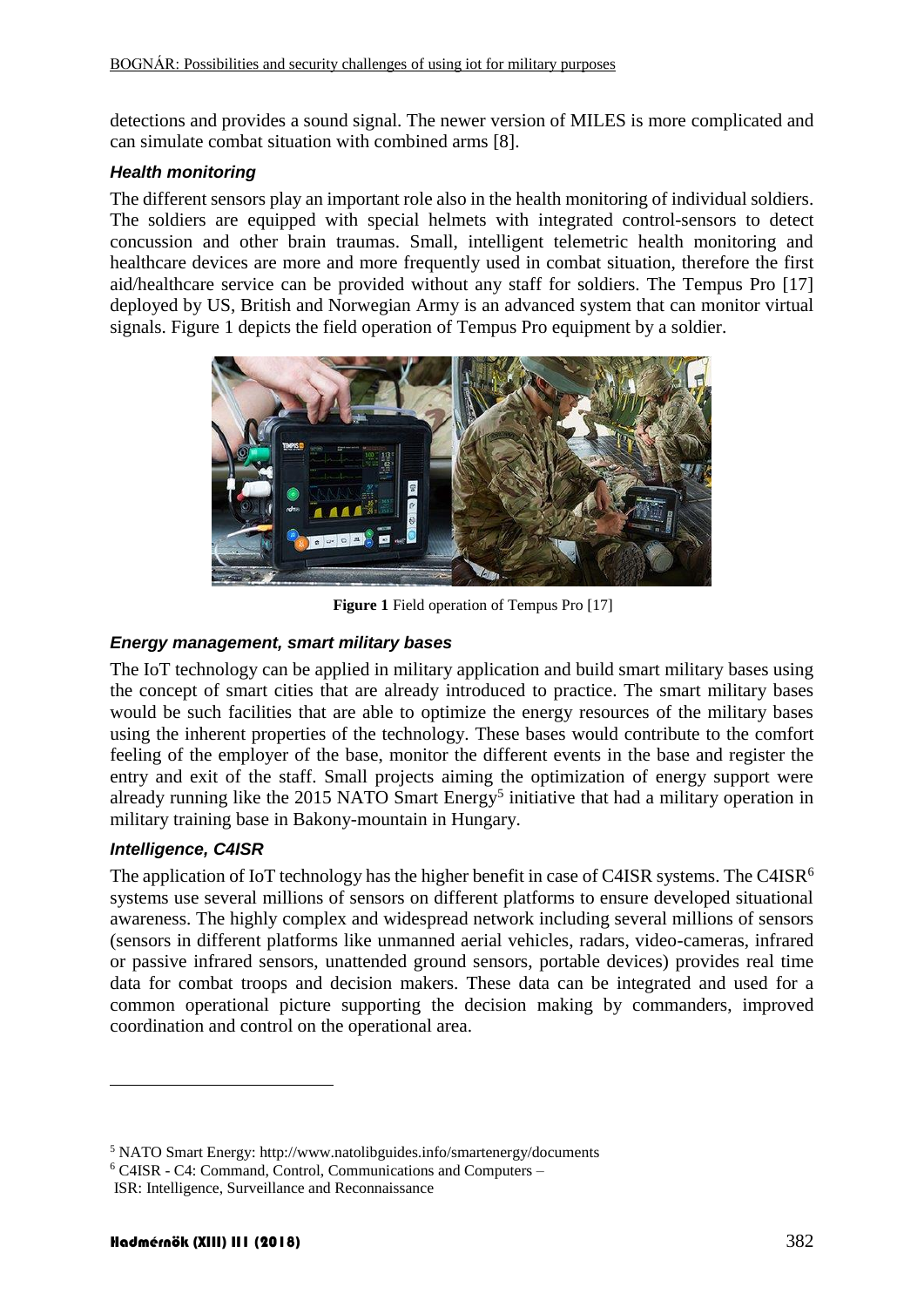The energy saving property and lifetime of devices are highly crucial in real combat situation, therefore further development of different hardware, communication protocols and software elements is required for optimization of energy management of devices. The currently running DARPA N-Zero project [\[14\]](#page-11-5) aims to extend the lifetime of sensors connected to a network in real combat situation from months to years.

The design and operation of devices should fill all requirements related to architecture of military equipments and transfer capabilities. Tactical networks are required that enables encrypted communication and hardly decipherable data transfer. On the other hand, the rate of data transfer of these networks is significantly smaller than that of cellular networks.

Some research projects aim to develop solutions using wideband radiofrequency that fills the IoT requirements. The project granted to Harris has a function to develop new generation radio system [\[21\]](#page-11-6) for combat situation. The system serves simultaneously more than 200 users and enables high-speed data transfer, while it fulfils special military purposes and encrypting requirements. The high number and different types of data represent a great challenge for the data processing [\[22\].](#page-12-0)

The concept of combat soldier using intelligence network appeared during the US Nett Warrior program that developed persistent Android devices for US army [\[8\].](#page-10-5) These devices correspond to the military equivalent of the commercially available Samsung Galaxy Note II smartphones with the function to enable more precise information via combat military applications like Blue Force Tracking, 3D maps and targeting applications. The main C4ISR data integration platform of US army, the Distributed Common Ground System (DCGS)<sup>7</sup> analyses and combines the data obtained from sensors located in different platforms and gives an overview about position and arrangement of friendly and enemy troops ensuring better coordination and control in combat situation.

#### *IoT technology in Hungarian Defense Forces*

Hungary as all other NATO members should be able to participate in network centered operations therefore the Hungarian Defense Forces should be interested in and adapt new technologies.

Although the implementation of IoT technology for Hungarian Defense Forces has not done yet due to mainly financial reasons, but several initial steps to this direction can be already recognized like the participation in NATO Smart Energy program, the smart border barrier with different types of sensors on the Hungarian-Serbian border to control the illegal migration [\[19\],](#page-11-7) or the MILES system used in the military training. The Zrínyi 2026 defense and development program, which started in January 2017, might eliminate these financial problems as in accordance with the decision of the Hungarian government the military expenses of the budget increases by 0.1% of the GPD each year providing a good basis for rational developments and implementations. Although there is not sufficient public information about the plans of the program, but several acquisitions are expected based on the main tasks of military organizations in 2018 (5/2018, II. 23), and the directive of the Ministry of Defense about the most important trends during the period 2019-2020 [\[18\].](#page-11-8) That could help the digitalization of the Hungarian Defense Forces and the introduction of new technologies like the IoT. Today, the greatest challenge for the Hungarian Defence Forces is the protection of the country's borders, which can ensure the defence of the country's population against the illegal immigration, smuggling and terrorism. The application of smart IoT sensors, e.g. acoustic and seismic unattended ground sensors buried in the ground could significantly improve the detection rate of the already

1

<sup>7</sup> DCGS – Distributed Common Ground System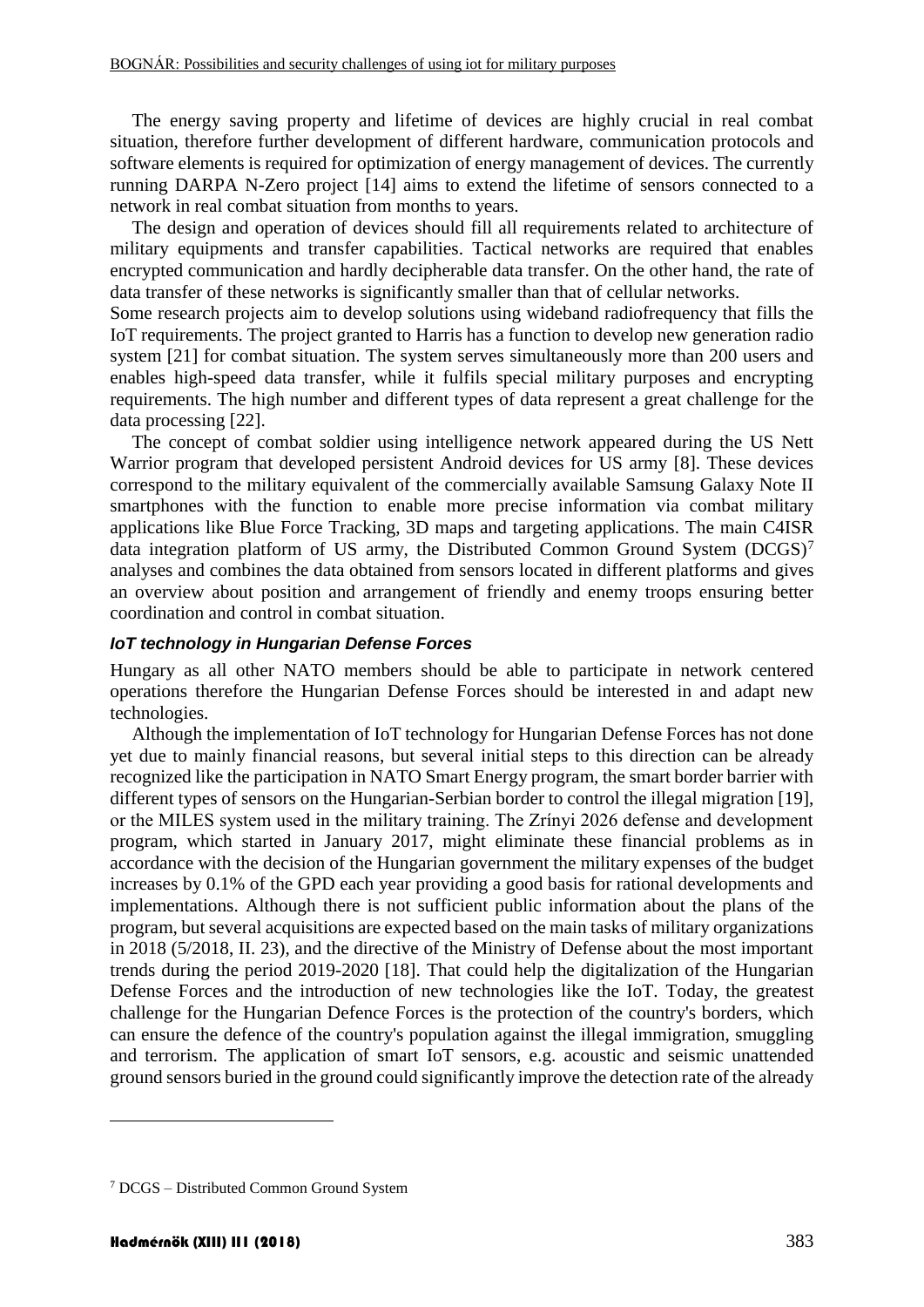installed smart fence on the Hungarian-Serbian border. Further possibilities of IoT are the development of a modern, network-integrated custom equipment system that can increase the combat ability of the soldier in the Hungarian Defense Forces [\[31\]](#page-12-1) and the sensor application in the case of unmanned aerial and ground vehicles.

#### *Summary*

The [Table 2](#page-6-0) summarizes the initial adaptation of IoT technology and the military applications that were described in more detail in this section.

| <b>IoT</b> application area                | <b>Relevant systems</b>                                           | <b>Applied technologies</b>                                                                |
|--------------------------------------------|-------------------------------------------------------------------|--------------------------------------------------------------------------------------------|
| Logistics                                  | <b>RF-ITV</b>                                                     | RFID, geolocation, RF<br>detector, cloud                                                   |
| Fire-control systems                       | <b>AEGIS</b>                                                      | radar, laser, sensor-networks,<br>geolocation, cloud                                       |
| Military training                          | <b>MILES</b>                                                      | geolocation, virtual reality,<br>sensors operating in different<br>sensing ranges, servers |
| Healthcare and health<br>monitoring        | Tempus Pro                                                        | biosensors, servers                                                                        |
| Intelligence, C4ISR                        | Distributed Common Ground<br>System (DCGS)<br><b>Nett Warrior</b> | radar, laser, sensor-networks,<br>geolocation, cloud                                       |
| Energy management, Smart<br>military bases | <b>NATO</b> Smart Energy                                          | Sensor-networks, cloud                                                                     |

**Table 2** IoT solutions and technological background used in defense sector

# **SECURITY CHALLENGES AND POSSIBLE SOLUTIONS**

## <span id="page-6-0"></span>**Introduction**

The most important concern related to the IoT technology in both civil and military area is the data security. More and more devices are connected in a large extended network and the increase of number of devices and the system complexity provides increasing number of different types of security risks.

It is highly remarkable how important is data security in the IoT strategy of USA [\[24\]](#page-12-2) and NATO [\[10\]](#page-11-9) and how the most important strategic principles are postulated for the introduction of IoT devices in military application or the development, operation of special military IoT technologies:

- ̶ already during the planning phase should be considered the data security and builtin in the system;
- ̶ continuous security updates and vulnerability management;
- ̶ following proven practices for the realization of data security;
- facilitating the sharing of proven practices;
- the interoperability should be supported between different devices;
- the education of informatics and data security should be supported.

## **Features of IoT systems from data security and data protection perspective**

As all other new technologies, the Internet of Things represent several challenges besides the undeniable benefits. As the IoT is tightly connected to communication and information technology, therefore the challenges of information security and data protection should be met. Although there are many similarities between the traditional communication systems and IoT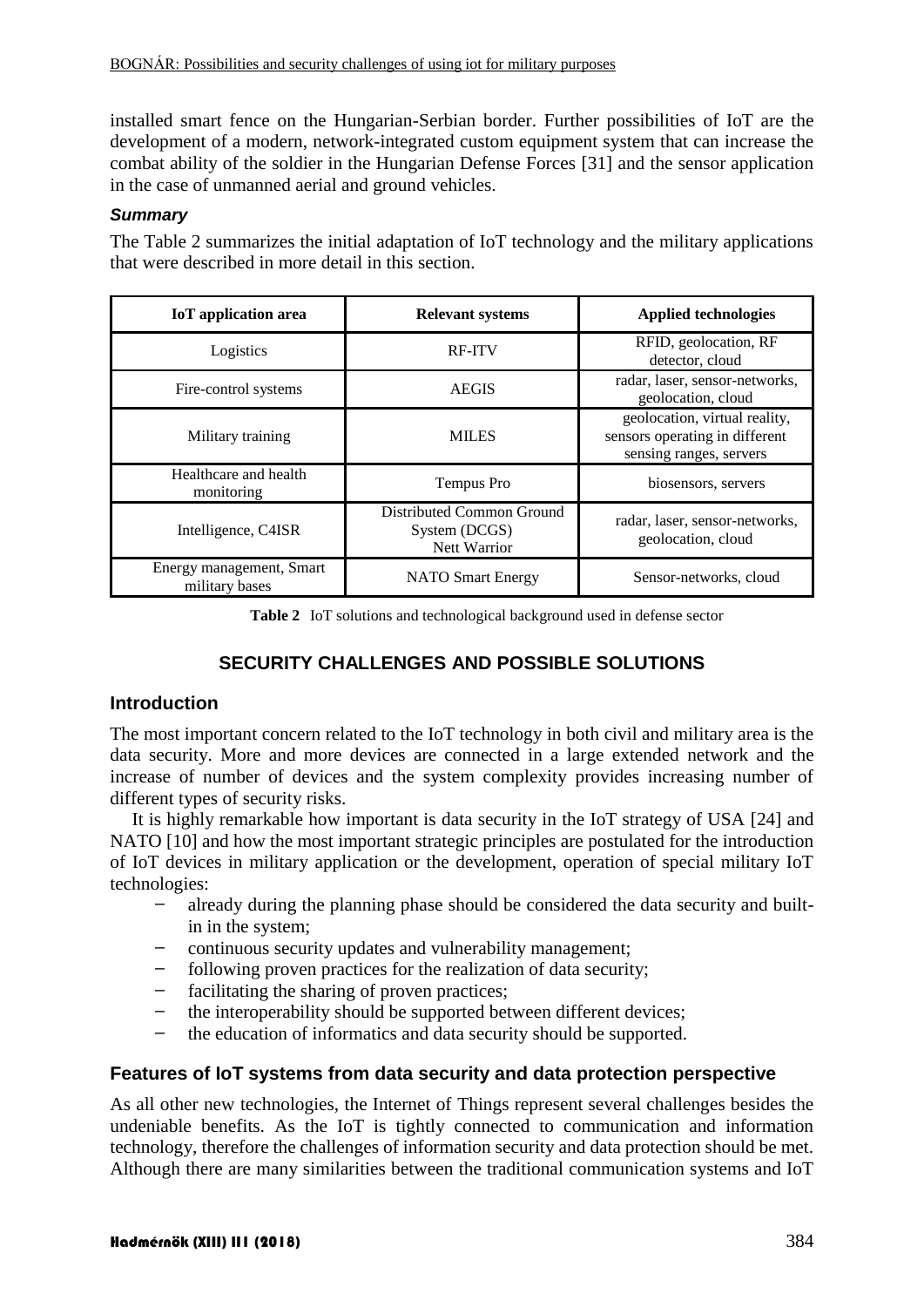systems, but in point of view of data security and data protection large deviations are expected due to the special features of IoT technology. The common protection mechanisms used in traditional systems (firewalls, IDS/IPS<sup>8</sup> systems etc.) are usually not always sufficient.

In spite of traditional communication systems, the IoT technology has the following features [\[6\]:](#page-10-7)

- high-number of devices;
- ̶ heterogeneous networks;
- the devices can be anywhere and are difficult to protect;
- ̶ problems with the limitation of energy resources;
- ̶ the increasing number of information results in an urgent challenge to establish reliable data security;
- ̶ the intrusion or attack could be more efficient and detrimental due to the high-number of connections between systems;
- ̶ dynamic characteristics of systems.

The number of smart devices organized in network exceeds currently the total population of the earth. This represents a great challenge as the network has high-number of heterogeneous nodes and devices: the devices with different energy management, different communication protocols and hardware and software-components made by different producers that makes the implementation of defense mechanisms used for classical systems very difficult.

While the servers and workstations for classical systems are localized in a well-protected inner unit, the PCs, notebooks, sensors in different sizes can be found everywhere and difficult to protect against damages and theft. The IoT devices operate usually with accumulator or solar cells and have low computing capacity and memory. The devices with limited resources are not suitable to handle systems with complex security solutions like complicated encrypting algorithms. The main element of Internet of Things is the universal informatics: the daily used devices became part of our life, collect data about us and share these data by connecting with other devices. All these data transfers represent mostly underestimated potential risk for data security.

The increase in the number of devices organized in a network generates larger and larger volume of data those protection and supplement with user access require more sophisticated solutions. While the extent of tentative attack extends to the border of the system, the security risks affect broader range and include more serious damages in case of IoT technology due to the informatics solutions that are used generally. Further challenge originates from the dynamic, self-organizing property of networks whereby different devices can connect and disconnect anytime to different networks, thus the corresponding data security anti-measure should be always adjusted accordingly.

## **Cyber-attack against military IoT systems and possible protection mechanisms**

The largest drawback of IoT technology is the serious risks in data security. Several studies try to find solutions to problems of different types of vulnerability. As this complex system includes several different technologies, therefore the variation of possible attacks is remarkable high as well. One of the most organized methods of intrusion is the decomposition of IoT technology into layers and the analysis of possible intrusions in individual layers.

This section demonstrates the intrusion possibilities in three layers of IoT occur in military systems (sensing layer, network layer, application layer) and the possible countermeasures

1

<sup>8</sup> IDS/IPS – Intrusion Detection System/Intrusion Prevention System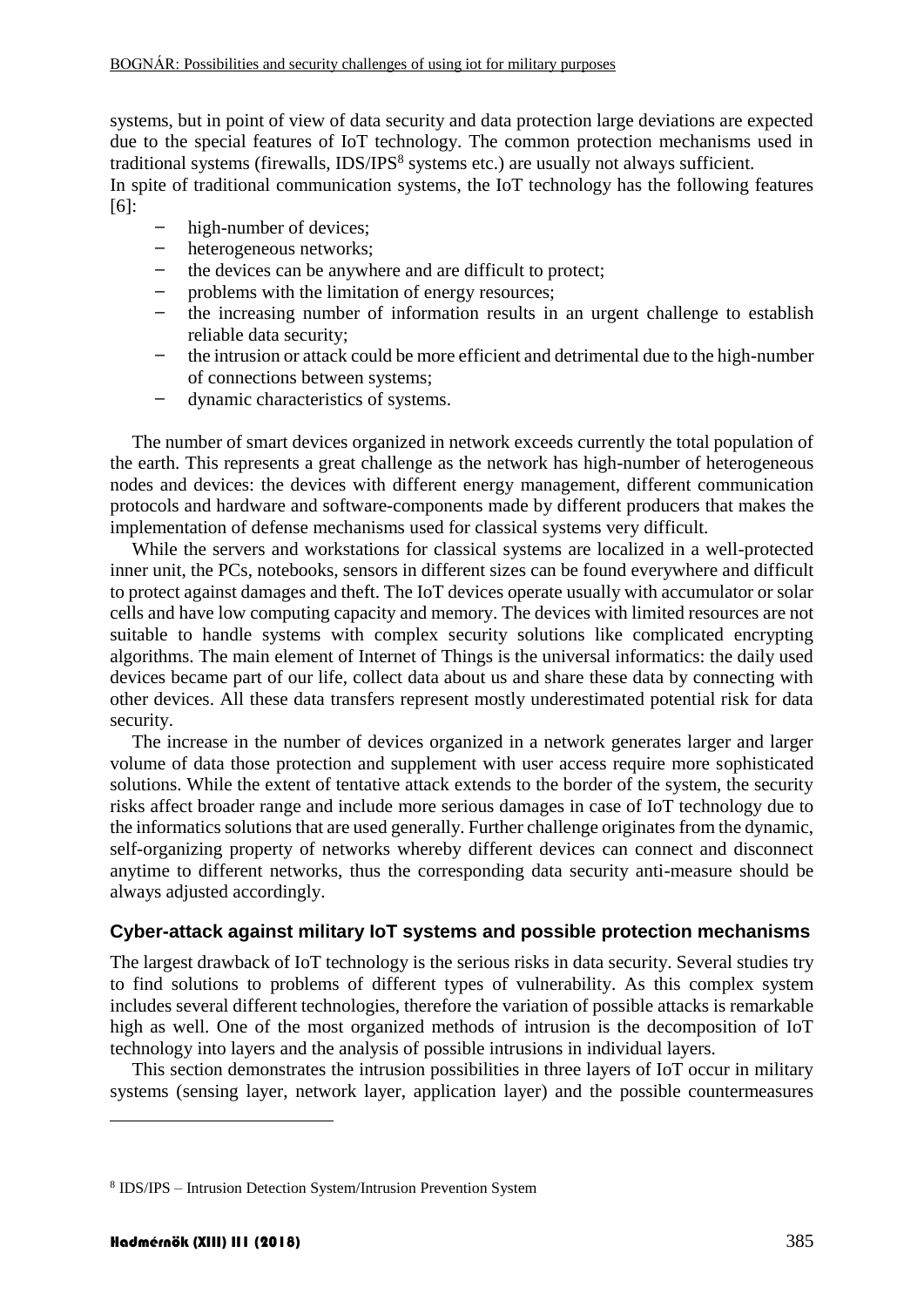against the intrusion (Oracevic, A. et al[.\[25\],](#page-12-3) Mouaatamid, El. O. et. al[.\[26\],](#page-12-4) Andrea, I. et al[.\[27\],](#page-12-5) Jing, Q. et al[.\[28\]](#page-12-6) and Wrona, K. [\[29\]\)](#page-12-7).

#### *Intrusion in the sensing layer*

One of the most vulnerable points of military system for intrusions is the sensing layer. This layer is responsible for data collection and those data collection sensors works in this layer that play also role in data collection and transfer. The sensors of the sensing layer should prevent different types of physical attacks like damage of data collection units and shortening of the lifetime and functionality of sensors. Among in the previous section presented applications areas, the RFID and the intelligence sensor-networks without surveillance represent enhanced risk, because these systems consist of physically exposed sensors with limited resources that communicate with low density performance signal.

The most important intrusion types:

- ̶ tampering of nodes: tampering of all or parts of nodes, introduction of new legal node or access to nodes data via electronic or physical connection (USB connection);
- iamming: The intruder perturbs with high density signal the radiofrequency communication between nodes. The node is unable to fulfill its function and it denies finally the service (Denial of Service - DoS);
- physical damage;
- ̶ sleep deprivation attack: The most sensing nodes of the IoT system are supplied with replaceable elements, and in absence of communication it switches to sleeping mode to prolong the lifetime of the battery. The intrusion keeps the nodes awake that induces more energy consumption, therefore the nodes are discharged faster.

There are several modes of protection against intrusions in the sensing layer:

- secure boot, node validation: the software and hardware should be validated by low calculation demanding encrypting algorithms;
- checking the data integrity and reliability: A diagnostic tool should be installed in all devices to ensure that data are not damaged, and the data transfer should be achieved with encrypting mechanism;
- the built-in data deleting mechanisms could protect against physical intrusion and data theft

## *Intrusions in network layer*

The communication between nodes is achieved in data transfer media. As it is about very important, confidential data therefore is highly crucial to ensure the confidentiality, integrity and accessibility of the data.

The main types of intrusions in network layer:

- ̶ spoofing: the intruder identifies itself as another user of the network and gets unauthorized access to special data;
- ̶ sinkhole attack: the intruder deviates the network traffic to one specific target, therefore the data are not transferred to the original address (DoS), and furthermore sometimes they are diverted to an unauthorized user;
- man in the middle attack: The intruder influences the communication between two sensor nodes via the network and monitor the data transfer and collects data;
- ̶ denial of service: The network node is bombed by high number of requests therefore it becomes unable to fulfill its function;
- ̶ eavesdropping: The enemy detects and decrypts messages between the devices in the network.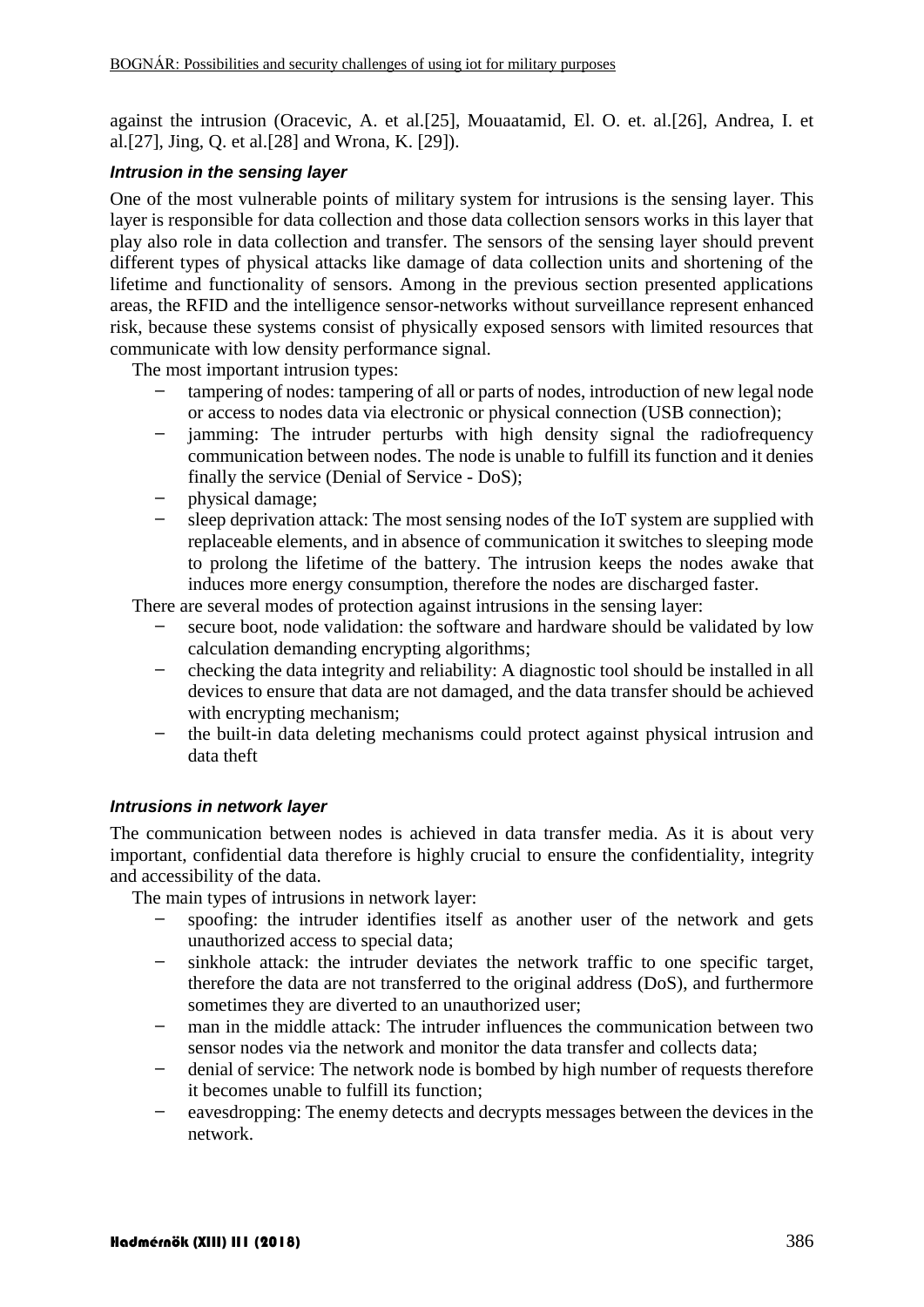There are different types of validating mechanisms as protection measure against intrusion in the detector layer like safety routing solutions and encrypting between end-to-end connections.

#### *Intrusion in the application layer*

Trojans, viruses and spy programs can steal, tamper data or results in deny of services via running malicious scripts in the application layer by damaging the devices of the IoT system and the confidentiality of data stored in the system. The intrusion detecting systems, access control lists, key management and firewalls are potential protecting tools against these intrusions. The application of private clouds decreases significantly the risk, but several important factors should be taken into account by operation of cloud services by third-party. [Figure 2](#page-9-0) summarizes the most important intrusions and possible countermeasures.



<span id="page-9-0"></span>**Figure 2** The most important intrusions and possible countermeasures (Made by the author)

## **SUMMARY**

The widespread application of Internet of Things will influence significantly the military operations in the future. The application of smart sensors installed on weapon system on different platforms like ships, unmanned fighters, ground vehicles offers new possibilities for the army. The efficiency of military operations, the quality of different services can be enhanced and cost reduction and saving of human life can be achieved. The commanders can take real time decisions based on IoT technology by meaning of complex military information networks that can be used efficiently for acquiring of more precise situational picture and informational superiority.

The new technology described in this paper offers significant developments in several different military application areas. The recent projects in the comprehensive virtual simulation of military training, the networking soldier, smart health monitoring/healthcare, self-driven vehicles, smart logistic systems, smart military bases, smart energy management, integrated intelligence analysis systems mark the initial trend and important developments on this field is expected in the future.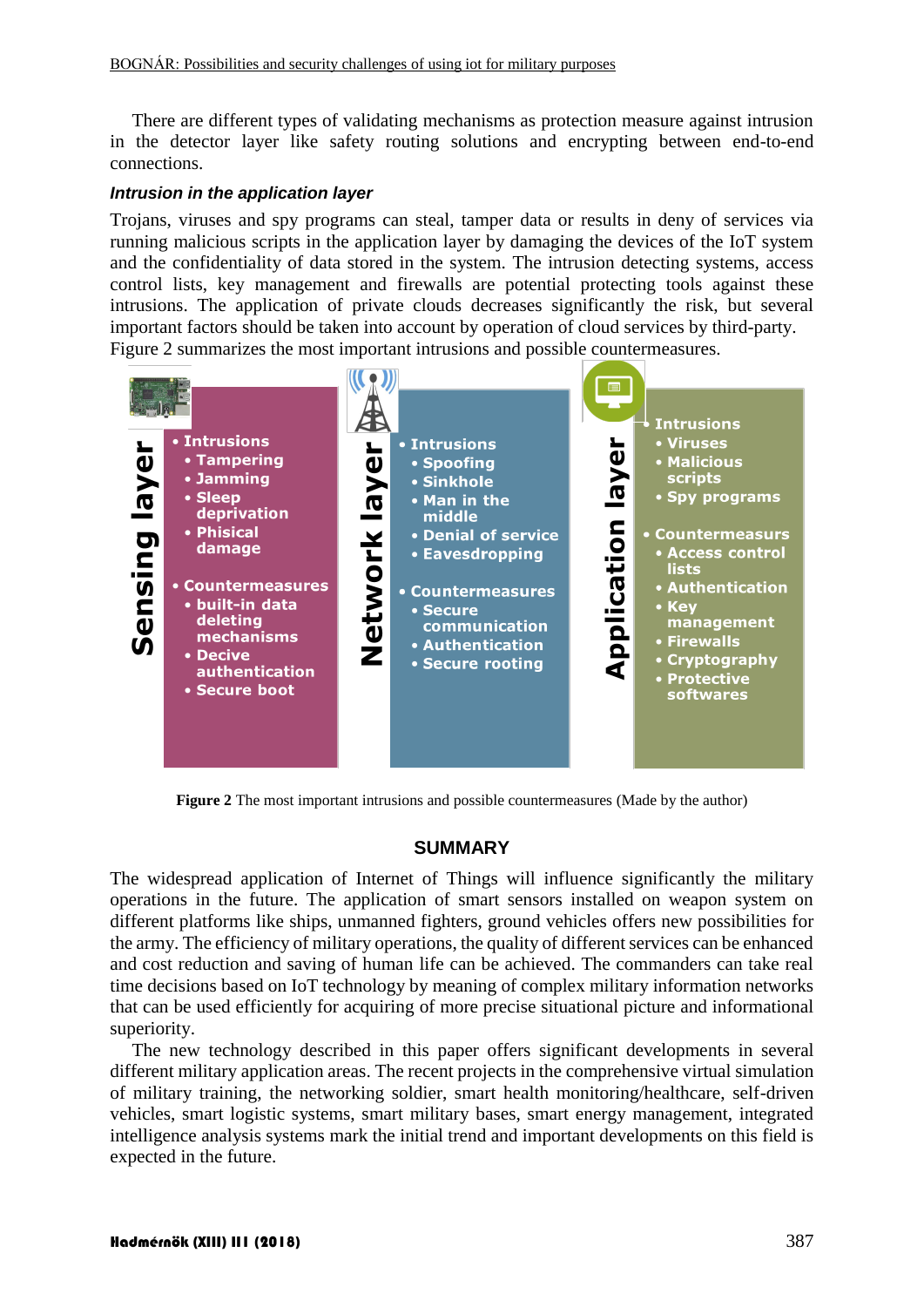The most important drawback of the widespread military application of IoT technology is the high vulnerability of these complex systems. Although some research projects have been started on this field, but until now no sufficient safety mechanisms fulfilling the demand of the IoT technology have been elaborated. The recently available solutions focus on the adaptation of mechanisms of traditional PC networks to the devices with smaller energy resources (small cryptographic algorithms with low calculation demands, diagnostic methods, optimized routing solutions in the point of view of energy consumption). I share the opinion that the implementation of comprehensive data security requires a new approach. The project of DARPA LADS [\[30\]](#page-12-8) is a new, revolutionary initiative, which does not follow the traditional protecting mechanism avoiding the limitation due to the limited energy resources of IoT devices. The program focuses on the development of such a technology that are suitable to associate different types of physical changes like electromagnetic radiation, power fluctuation, thermal output changes to the function of the device. These patterns could serve as a reference later. The abnormal change of the physical modality can be an indicator of the incorrect operation, eventually an intrusion into the system. This problem is a hot-field in the military application research, as the information control provides the most important advantage. The different IoT technologies offer very attracting solutions for this demand. Hungary as a member of the NATO should participate also in this inevitable digitalization development.

## **REFERENCES**

- <span id="page-10-0"></span>[1] IEEE Internet Initiative: Towards the definition of the Internet of Things (IoT), [https://iot.ieee.org/images/files/pdf/IEEE\\_IoT\\_Towards\\_Definition\\_Internet\\_of\\_Things](https://iot.ieee.org/images/files/pdf/IEEE_IoT_Towards_Definition_Internet_of_Things_Revision1_27MAY15.pdf) Revision1\_27MAY15.pdf (letöltve: 2018. 04. 28.)
- <span id="page-10-1"></span>[2] HUNG, M., Gartner: Leading the IoT: Gartner Insights on How to Lead in a Connected World, [https://www.gartner.com/imagesrv/books/iot/iotEbook\\_digital.pdf](https://www.gartner.com/imagesrv/books/iot/iotEbook_digital.pdf) (letöltve: 2018. 04. 28.)
- <span id="page-10-4"></span>[3] IHS Markit: IoT trend watch 2018, [https://ihsmarkit.com/Info/0118/iot-trend-watch-](https://ihsmarkit.com/Info/0118/iot-trend-watch-2018.html)[2018.html](https://ihsmarkit.com/Info/0118/iot-trend-watch-2018.html) (letöltve: 2018. 04. 28.)
- <span id="page-10-2"></span>[4] ZHAO, K., GE, L. (2013). A survey on the internet of things security. Proceedings - 9th International Conference on Computational Intelligence and Security, CIS 2013, 663– 667.
- <span id="page-10-3"></span>[5] ZILLNER, T., STORBL, S.: ZigBee exploited: The good, the bad and the ugly. Black Hat USA, 2015 [https://www.blackhat.com/docs/us-15/materials/us-15-Zillner-ZigBee-](https://www.blackhat.com/docs/us-15/materials/us-15-Zillner-ZigBee-Exploited-The-Good-The-Bad-And-The-Ugly.pdf)[Exploited-The-Good-The-Bad-And-The-Ugly.pdf](https://www.blackhat.com/docs/us-15/materials/us-15-Zillner-ZigBee-Exploited-The-Good-The-Bad-And-The-Ugly.pdf) (letöltve: 2018. 04. 29.)
- <span id="page-10-7"></span>[6] KAMRANI, F., WEDLING, M., RODHE, I.: Internet of Things: Security and Privacy Issues, FOI Swedish Defence Research Agency, Defence and Security, Systems and Technology, 2016. FOI-R--4362—SE, [https://www.foi.se/report](https://www.foi.se/report-search/pdf?fileName=D%3A%5CReportSearch%5CFiles%5C0317a384-8808-414a-9e4c-95743fc22436.pdf)[search/pdf?fileName=D%3A%5CReportSearch%5CFiles%5C0317a384-8808-414a-](https://www.foi.se/report-search/pdf?fileName=D%3A%5CReportSearch%5CFiles%5C0317a384-8808-414a-9e4c-95743fc22436.pdf)[9e4c-95743fc22436.pdf](https://www.foi.se/report-search/pdf?fileName=D%3A%5CReportSearch%5CFiles%5C0317a384-8808-414a-9e4c-95743fc22436.pdf) (letöltve: 2018. 04. 28.)
- <span id="page-10-6"></span>[7] TORTONESI, M. et al.: Leveraging Internet of Things within the Military Network Environment – Challenges and Solutions. In: Proceedings of the 2016 IEEE 3rd World Forum on Internet of Things (WF-IoT), Reston, 2016, pp. 111-116.
- <span id="page-10-5"></span>[8] ZHENG, Denise E. – CARTER, William A.: Leveraging the Internet of Things for a More Efficient and Effective Military; A Report of the CSIS Strategic Technologies Program, Rowman & Littlefield, Lanham, 2015.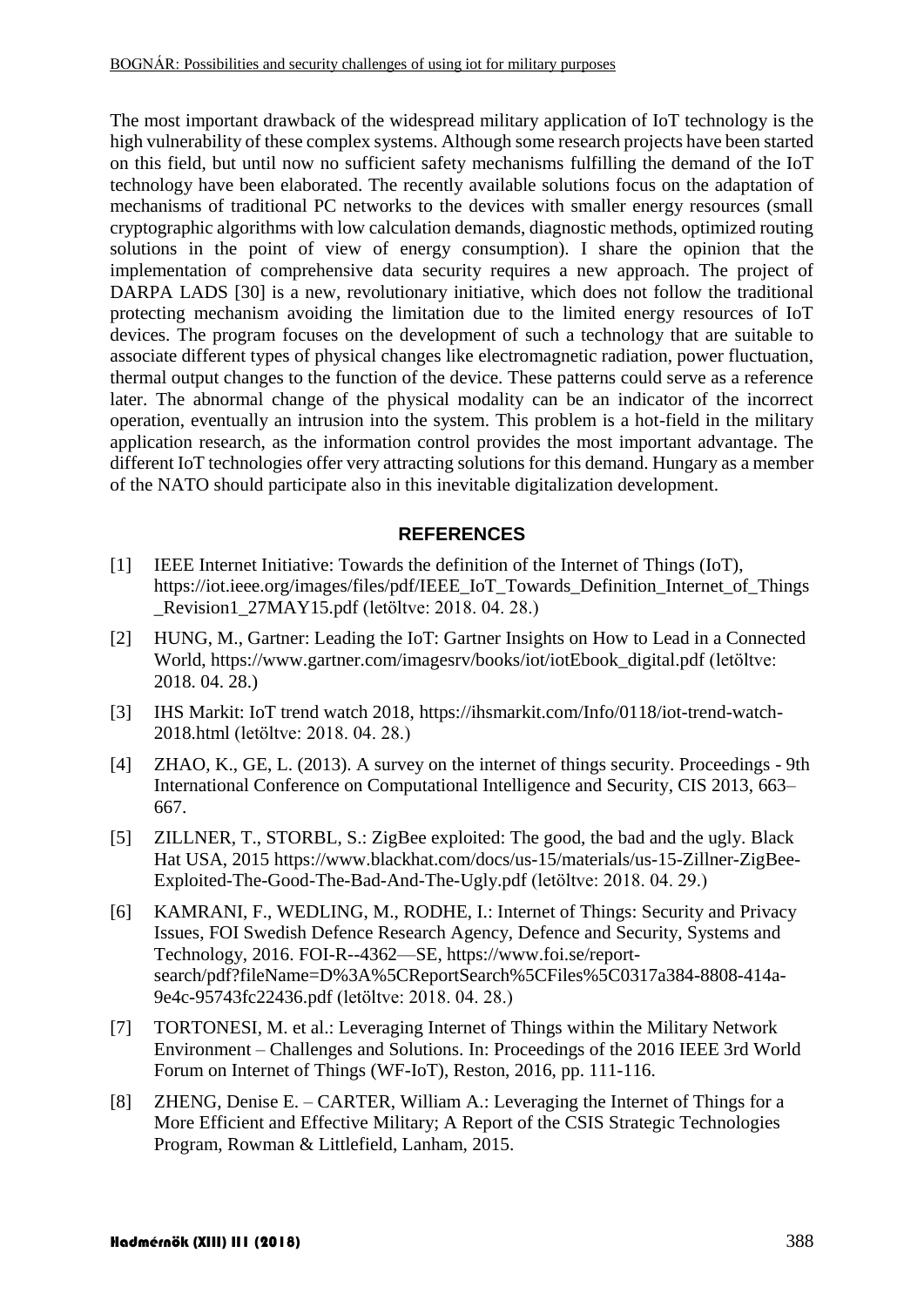- <span id="page-11-1"></span>[9] FRAGA-LAMAS, Paula – FERNÁNDEZ-CARAMÉS, Tiago M. – SUÁREZ-ALBELA, Manuel – CASTEDO, Luis – GONZÁLEZ-LÓPEZ, Miguel: A Review on Internet of Things for Defense and Public Safety. In: Sensors, Vol. 16. Issue 10., 2016, 1644, doi:10.3390/s16101644, http://www.mdpi.com/1424-8220/16/10/1644/pdf (letöltés ideje: 2018.01.07.)
- <span id="page-11-9"></span>[10] TONIN, M.: The Internet of Things: Promises and Perils of a Disruptive Technology, NATO Report, 2017. [https://www.nato-pa.int/document/2017-internet-things-tonin](https://www.nato-pa.int/document/2017-internet-things-tonin-report-175-stctts-17-e-bis)[report-175-stctts-17-e-bis](https://www.nato-pa.int/document/2017-internet-things-tonin-report-175-stctts-17-e-bis) (letöltve: 2018. 04. 29.)
- <span id="page-11-2"></span>[11] KOLLÁR Csaba.: Az IoT katonai felhasználási lehetőségei és fejlesztés irányai. In: Hadmérnök, XII. évf. 4. szám, 2017, pp. 146-158. http://hadmernok.hu/174\_15\_kollar.pdf (letöltés ideje: 2018.01.07.)
- [12] US DOD and NATO plan Battlefield Internet of Things connecting sensors, wearables, weapons, minitions, platforms and networks for information dominance, [http://idstch.com/home5/international-defence-security-and-technology/cyber/internet](http://idstch.com/home5/international-defence-security-and-technology/cyber/internet-things-battlefield/?print=pdf)[things-battlefield/?print=pdf](http://idstch.com/home5/international-defence-security-and-technology/cyber/internet-things-battlefield/?print=pdf) (letöltés ideje: 2018. 05. 01.)
- <span id="page-11-3"></span>[13] Defense Industry Daily: RFID Technology: Keeping Track of DoD's Stuff, 2010, [https://www.defenseindustrydaily.com/rfid-technology-keeping-track-of-dods-stuff-](https://www.defenseindustrydaily.com/rfid-technology-keeping-track-of-dods-stuff-05816/)[05816/](https://www.defenseindustrydaily.com/rfid-technology-keeping-track-of-dods-stuff-05816/) (letöltés ideje: 2018. 05. 01.)
- <span id="page-11-5"></span>[14] International Defence, Security & Technology: DARPA's N-Zero extends the lifetime of IoT devices and remote sensors from month to years, 2017, [http://idstch.com/home5/international-defence-security-and](http://idstch.com/home5/international-defence-security-and-technology/technology/energy/darpa-s-n-zero-program-will-allow-unattended-wireless-sensor-network-monitoring-for-years/)[technology/technology/energy/darpa-s-n-zero-program-will-allow-unattended-wireless](http://idstch.com/home5/international-defence-security-and-technology/technology/energy/darpa-s-n-zero-program-will-allow-unattended-wireless-sensor-network-monitoring-for-years/)[sensor-network-monitoring-for-years/](http://idstch.com/home5/international-defence-security-and-technology/technology/energy/darpa-s-n-zero-program-will-allow-unattended-wireless-sensor-network-monitoring-for-years/) (letöltés ideje: 2018. 05. 01.)
- [15] BROWNE, J.: Strong Defense Depends On a Technological Edge, 2017, <http://www.mwrf.com/systems/strong-defense-depends-technological-edge> (letöltés ideje: 2018. 05. 01.)
- [16] HAASE, N.: Distributed Common Ground System–Future: Moving into the 22nd Century Today, JFQ 77, 2nd Quarter, 2015, [http://ndupress.ndu.edu/Media/News/Article/581879/distributed-common-ground](http://ndupress.ndu.edu/Media/News/Article/581879/distributed-common-ground-systemfuture-moving-into-the-22nd-century-today/)[systemfuture-moving-into-the-22nd-century-today/](http://ndupress.ndu.edu/Media/News/Article/581879/distributed-common-ground-systemfuture-moving-into-the-22nd-century-today/) (letöltés ideje: 2018. 05. 01.)
- <span id="page-11-4"></span>[17] Tempus Pro: Tempus Pro: [https://www.rdtltd.com/products/tempus-pro-advanced-vital](https://www.rdtltd.com/products/tempus-pro-advanced-vital-signs-monitor/)[signs-monitor/](https://www.rdtltd.com/products/tempus-pro-advanced-vital-signs-monitor/) (letöltés ideje: 2018. 05. 01.)
- <span id="page-11-8"></span>[18] 5/2018. (II. 23.) HM utasítás a honvédelmi szervezetek 2018. évi feladatainak, valamint a 2019-2020. évi tevékenysége fő irányainak meghatározásáról
- <span id="page-11-7"></span>[19] BOGNÁR E.: Szenzorhálózatok határvédelmi alkalmazása, HADMÉRNÖK XII: (3) pp. 175-187., [http://hadmernok.hu/173\\_16\\_bognar2.pdf](http://hadmernok.hu/173_16_bognar2.pdf) (letöltve: 2018. 05. 02.)
- <span id="page-11-0"></span>[20] HAIG ZS., KOVÁCS L., VÁNYA L., VASS S.: Elektronikai hadviselés. Nemzeti Közszolgálati Egyetem, Budapest, 2014.
- <span id="page-11-6"></span>[21] HARRIS: US Special Operations Command Awards Harris Corporation \$255 Million IDIQ Contract for Next-Generation Manpack Radios. https://www.harris.com/pressreleases/2017/06/us-special-operations-command-awards-harris-corporation-255 million-idiq (letöltés ideje: 2018.01.07.)